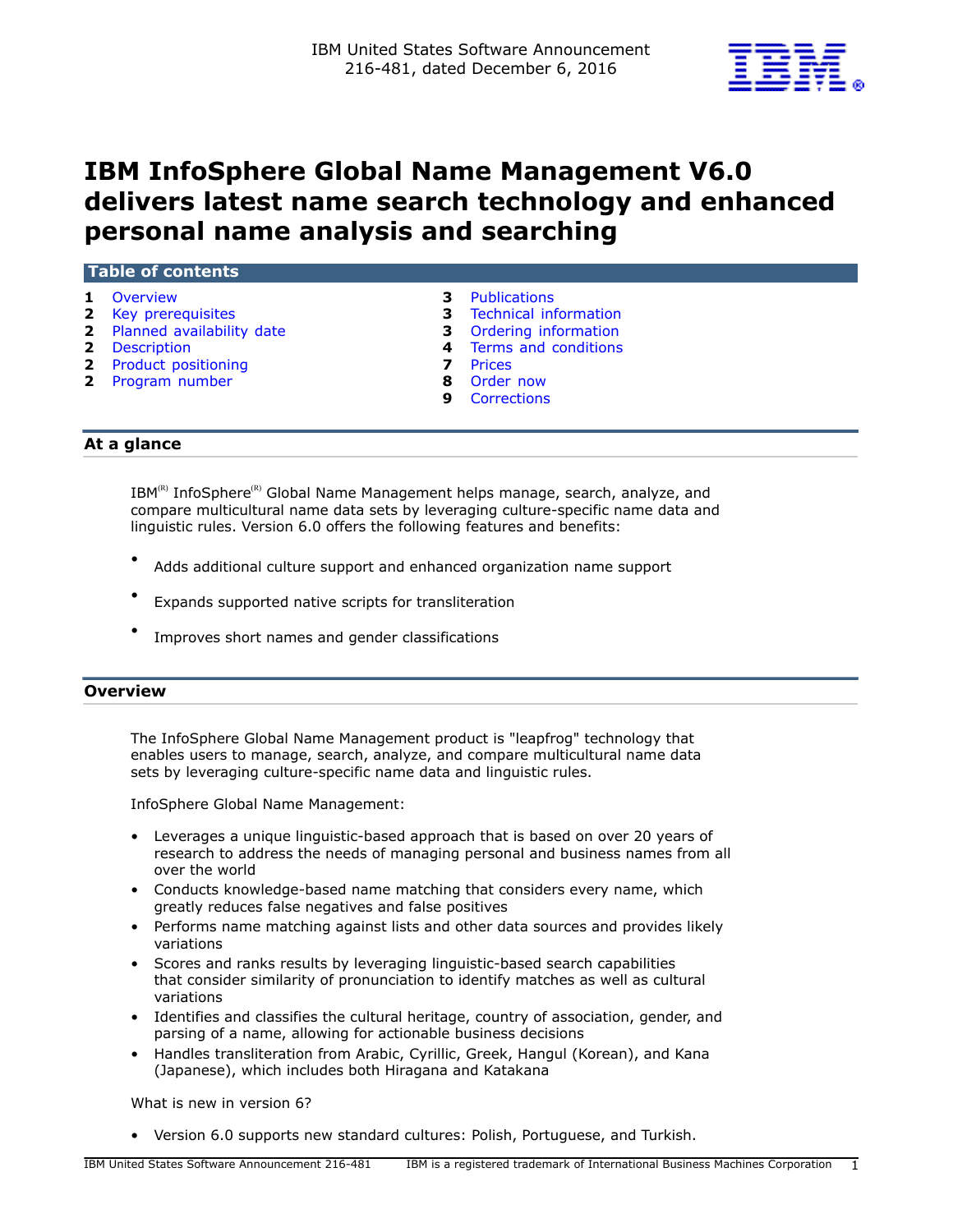- It extends native script support to handle personal names written in extended Latin (Hispanic, Polish, Portuguese) and Devanagari (Indian), and organization names written in Cyrillic (Russian), Hangul (Korean), Kanji (Japanese), Hanzi (Chinese), and Devanagari (Indian).
- Version 6.0 extends organization name searching support for additional cultures: Chinese, Hispanic, Japanese, Korean, Polish, Portuguese, and Russian.
- It improves the handling of short name comparisons to properly identify misspellings ("Fred" vs. "Ferd") while avoiding matches on truly different names ("Bill" vs. "Jill").
- It also improves genderization to work with the entire compendium of InfoSphere Global Name Management name data and to provide culture-specific gender information ("Juan" is a male name in most of the world, but a female name in China).

## <span id="page-1-0"></span>**Key prerequisites**

For details, refer to the [Software requirements](#page-2-3) section.

## <span id="page-1-1"></span>**Planned availability date**

December 6, 2016

## <span id="page-1-2"></span>**Description**

The InfoSphere Global Name Management product is an innovative suite of name analysis and name scoring technologies that are designed to address the specific needs and demands of managing, searching, scoring, and matching multicultural name data sets. Unlike most traditional name analysis software, which is built for name data assets in western cultures using the Roman alphabet, the InfoSphere Global Name Management product is tailored to meet the unique demands of managing data sets from cultures as diverse as Anglo/European, Arabic, Chinese, Hispanic, French, German, Indian, Korean, Pakistani, Russian/Slavic, Thai, Japanese, Western African cultures, and more.

The product draws on a unique knowledge base of global linguistic data that is built from nearly a billion names gathered from around the world, and expertise developed over more than 30 years of linguistic research and analysis of these names. Working from this knowledge base, the InfoSphere Global Name Management product leverages culture-specific name data statistics to produce factbased name analysis, which then support search/match and scoring techniques designed for the cultures of the names being processed.

#### <span id="page-1-3"></span>**Product positioning**

InfoSphere Global Name Management is an industry-leading toolkit that gives you access to linguistic-based algorithms for processing multicultural individual and business names. It enhances applications with linguistic and cultural awareness, enabling the applications to handle data in a globally diverse landscape.

#### <span id="page-1-4"></span>**Program number**

| Program number | VRM   | Program name          |
|----------------|-------|-----------------------|
| 5724-020       | 6.0.0 | IBM InfoSphere Global |
|                |       | Name Management       |

# **Offering Information**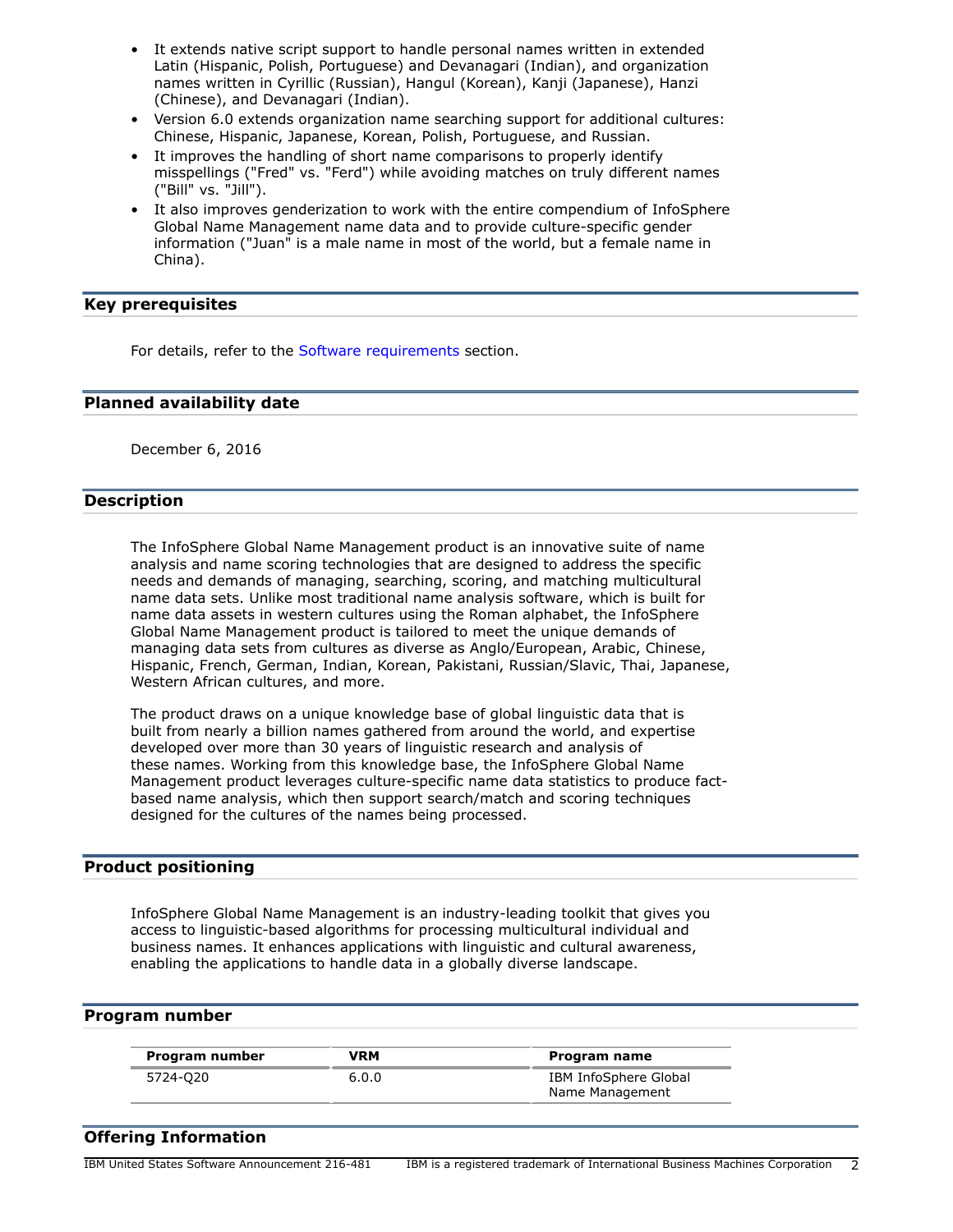Product information is available on the [IBM Offering Information](http://www.ibm.com/common/ssi) website.

More information is also available on the [Passport Advantage](http://www.ibm.com/software/passportadvantage)<sup>(R)</sup> and Passport [Advantage Express](http://www.ibm.com/software/passportadvantage) $(R)$  website.

# <span id="page-2-0"></span>**Publications**

Documentation for IBM Global Name Management can be found in [IBM Knowledge](https://www.ibm.com/support/knowledgecenter/SSEV5M_6.0.0) [Center](https://www.ibm.com/support/knowledgecenter/SSEV5M_6.0.0).

#### **Services**

#### **Software Services**

IBM Software Services has the breadth, depth, and reach to manage your services needs. You can leverage the deep technical skills of our lab-based, software services team and the business consulting, project management, and infrastructure expertise of our IBM Global Services team. Also, we extend our IBM Software Services reach through IBM Business Partners to provide an extensive portfolio of capabilities. Together, we provide the global reach, intellectual capital, industry insight, and technology leadership to support a wide range of critical business needs.

To learn more about IBM Software Services, contact your Lab Services Sales or Delivery Leader.

# <span id="page-2-1"></span>**Technical information**

#### **Specified operating environment**

#### <span id="page-2-3"></span>*Software requirements*

For details, see the [Software and Hardware Prerequisites](http://www.ibm.com/support/knowledgecenter/en/SSEV5M_6.0.0/com.ibm.iis.gnm.sysreq.doc/topics/gnr_gnm_con_systemrequirements.html) website.

The program's specifications and specified operating environment information may be found in documentation accompanying the program, if available, such as a readme file, or other information published by IBM, such as an announcement letter. Documentation and other program content may be supplied only in the English language.

#### **Planning information**

#### *Packaging*

This offering is delivered through the internet. There is no physical media.

This program, when downloaded from a website, contains the applicable IBM license agreement and License Information, if appropriate, and will be presented for acceptance at the time of installation of the program. For future reference, the license and License Information will be stored in a directory such as LICENSE.TXT.

#### <span id="page-2-2"></span>**Ordering information**

This product is only available through Passport Advantage. It is not available as shrinkwrap.

These products may only be sold directly by IBM or by authorized IBM Business Partners for Software Value Plus.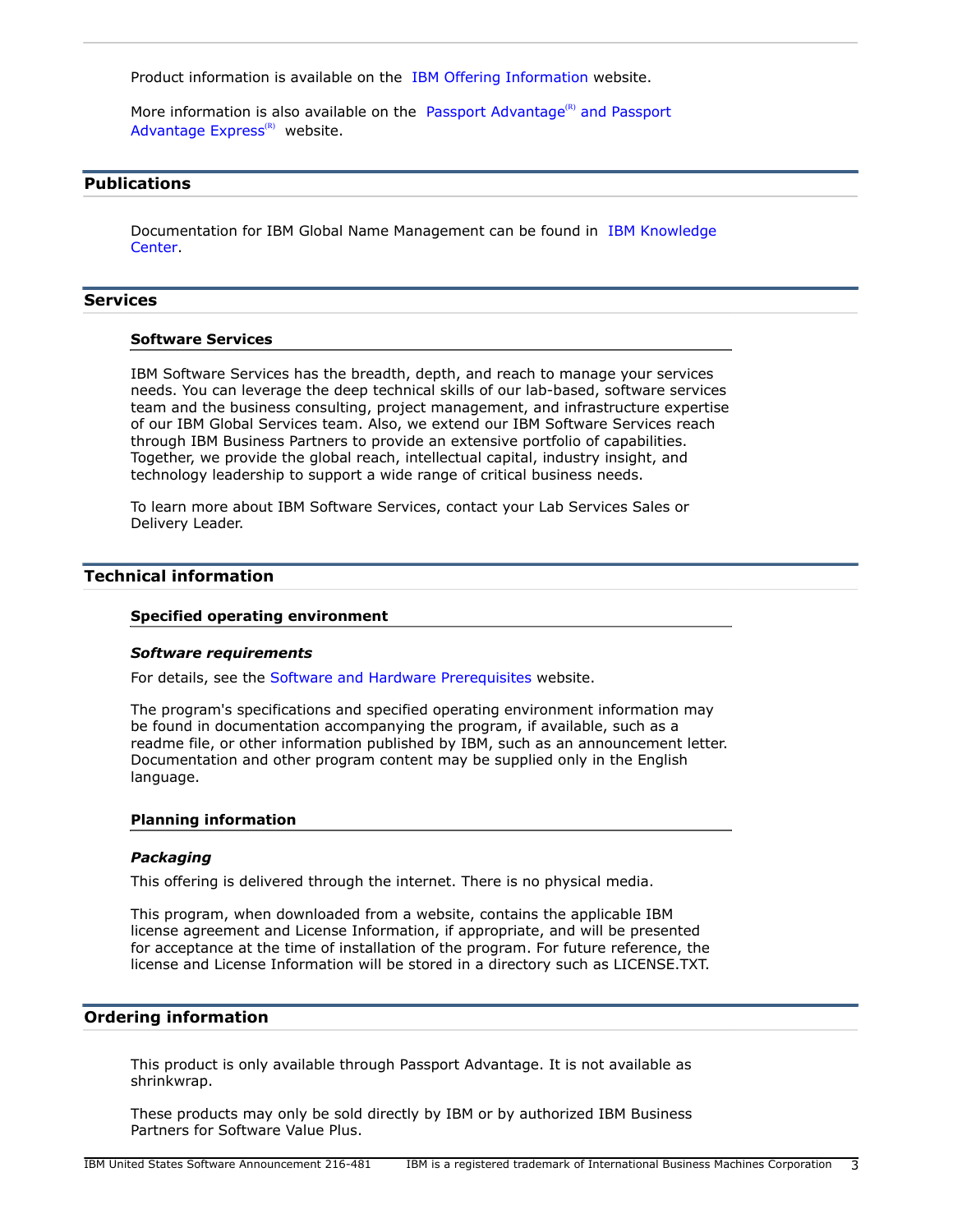More information can be found on the [IBM Software Value Plus](http://www.ibm.com/partnerworld/page/svp_authorized_portfolio) website.

To locate IBM Business Partners for Software Value Plus in your geography for a specific Software Value Plus portfolio, go to the [Find a Business Partner](http://www.ibm.com/partnerworld/wps/bplocator/) web page.

Product group: IBM Analytics Platform Services

Product: IBM InfoSphere Global Name Management (5724-Q20)

Product Category: Global Name Management

#### **Passport Advantage**

Ordering information remains unchanged from the previous announcement. Refer to Software Announcement [213-197,](http://www.ibm.com/common/ssi/cgi-bin/ssialias?infotype=an&subtype=ca&appname=gpateam&supplier=897&letternum=ENUS213-197) dated May 28, 2013.

| Program name                             | Part number or PID<br>number | <b>Charge metric</b>      |
|------------------------------------------|------------------------------|---------------------------|
| IBM InfoSphere Global<br>Name Management | 5724-020                     | Resource Value Unit (RVU) |

# **Resource Value Unit (RVU)**

RVU is a unit of measure by which the program can be licensed. RVU Proofs of Entitlement (PoEs) are based on the number of units of a specific resource used or managed by the program. Licensee must obtain sufficient entitlements for the number of RVUs required for licensee's environment for the specific resources as specified in the program specific table. RVU entitlements are specific to the program and the type of resource and may not be exchanged, interchanged, or aggregated with RVU entitlements of another program or resource. Refer to the program specific RVU table.

#### **Notes:**

- Some programs may require licenses for the resources available to and the resources being managed by the program. In that case, the following applies. In addition to the entitlements required for the resources used by the program directly, licensee must obtain entitlements for this program sufficient to cover the resources managed by the program.
- Some programs may be licensed on a managed basis only. In that case, the following applies. Instead of the entitlements required for the resources used by the program directly, licensee must obtain entitlements for this program sufficient to cover the resources managed by the program.

# <span id="page-3-0"></span>**Terms and conditions**

The information provided in this announcement letter is for reference and convenience purposes only. The terms and conditions that govern any transaction with IBM are contained in the applicable contract documents such as the IBM International Program License Agreement, IBM International Passport Advantage Agreement, and the IBM Agreement for Acquisition of Software Maintenance.

#### **Licensing**

IBM International Program License Agreement including the License Information document and Proof of Entitlement (PoE) govern your use of the program. PoEs are required for all authorized use. Part number products only, offered outside of Passport Advantage, where applicable, are license only and do not include Software Maintenance.

This software license includes Software Subscription and Support (also referred to as Software Maintenance).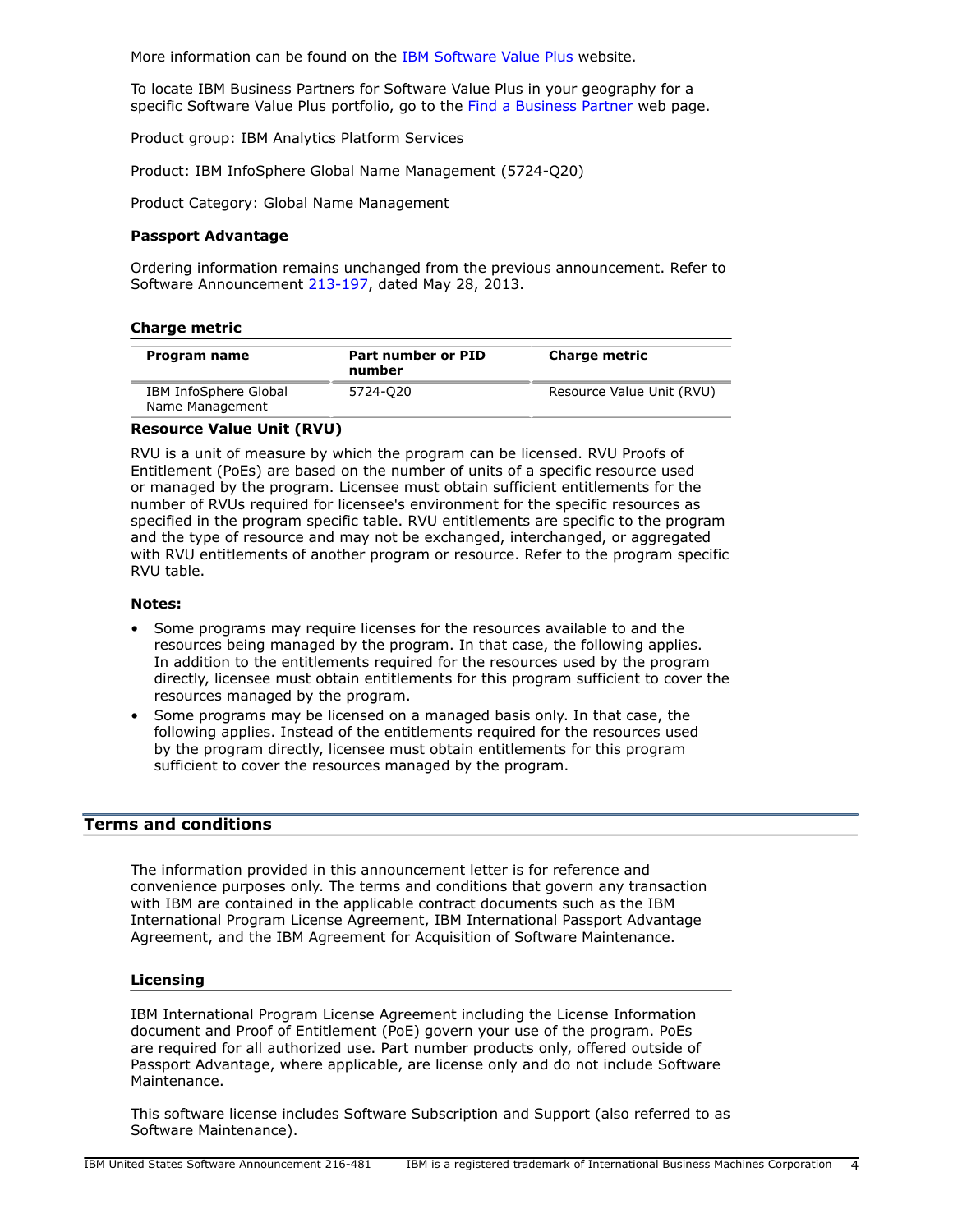# **Agreement for Acquisition of Software Maintenance**

These programs are licensed under the IBM Program License Agreement (IPLA) and the associated Agreement for Acquisition of Software Maintenance, which provide for support with ongoing access to releases and versions of the program. IBM includes one year of Software Subscription and Support (also referred to as Software Maintenance) with the initial license acquisition of each program acquired. The initial period of Software Subscription and Support can be extended by the purchase of a renewal option, if available. These programs have a one-time license charge for use of the program and an annual renewable charge for the enhanced support that includes telephone assistance (voice support for defects during normal business hours), as well as access to updates, releases, and versions of the program as long as support is in effect.

#### **License Information number**

| <b>Product name</b>                   | License Information number |
|---------------------------------------|----------------------------|
| IBM InfoSphere Global Name Management | L-JTYY-ACBR4C              |

See the [License Information documents](http://www.ibm.com/software/sla/sladb.nsf) page on the IBM Software License Agreement website for more information.

#### **Limited warranty applies**

Yes

#### **Limited warranty**

IBM warrants that when the program is used in the specified operating environment, it will conform to its specifications. The warranty applies only to the unmodified portion of the program. IBM does not warrant uninterrupted or error-free operation of the program or that IBM will correct all program defects. You are responsible for the results obtained from the use of the program.

IBM provides you with access to IBM databases containing information on known program defects, defect corrections, restrictions, and bypasses at no additional charge. For further information, see the [IBM Software Support Handbook.](http://www.ibm.com/support/customercare/sas/f/handbook/home.html)

IBM will maintain this information for at least one year after the original licensee acquires the program (warranty period).

#### **Program technical support**

Technical support of a program product version or release will be available for a minimum of five years from the general availability date, as long as your Software Subscription and Support (also referred to as Software Maintenance) is in effect.

This technical support allows you to obtain assistance (by telephone or electronic means) from IBM for product-specific, task-oriented questions regarding the installation and operation of the program product. Software Subscription and Support also provides you with access to updates (modifications or fixes), releases, and versions of the program. You will be notified, through an announcement letter, of discontinuance of support with six months' notice. If you require additional technical support from IBM, including an extension of support beyond the discontinuance date, contact your IBM representative or IBM Business Partner. This extension may be available for a fee.

For additional information on the IBM Software Support Lifecycle Policy, see the [IBM](http://www.ibm.com/software/support/lifecycle/lc-policy.html) [Software Support Lifecycle Policy](http://www.ibm.com/software/support/lifecycle/lc-policy.html) website.

#### **Program support**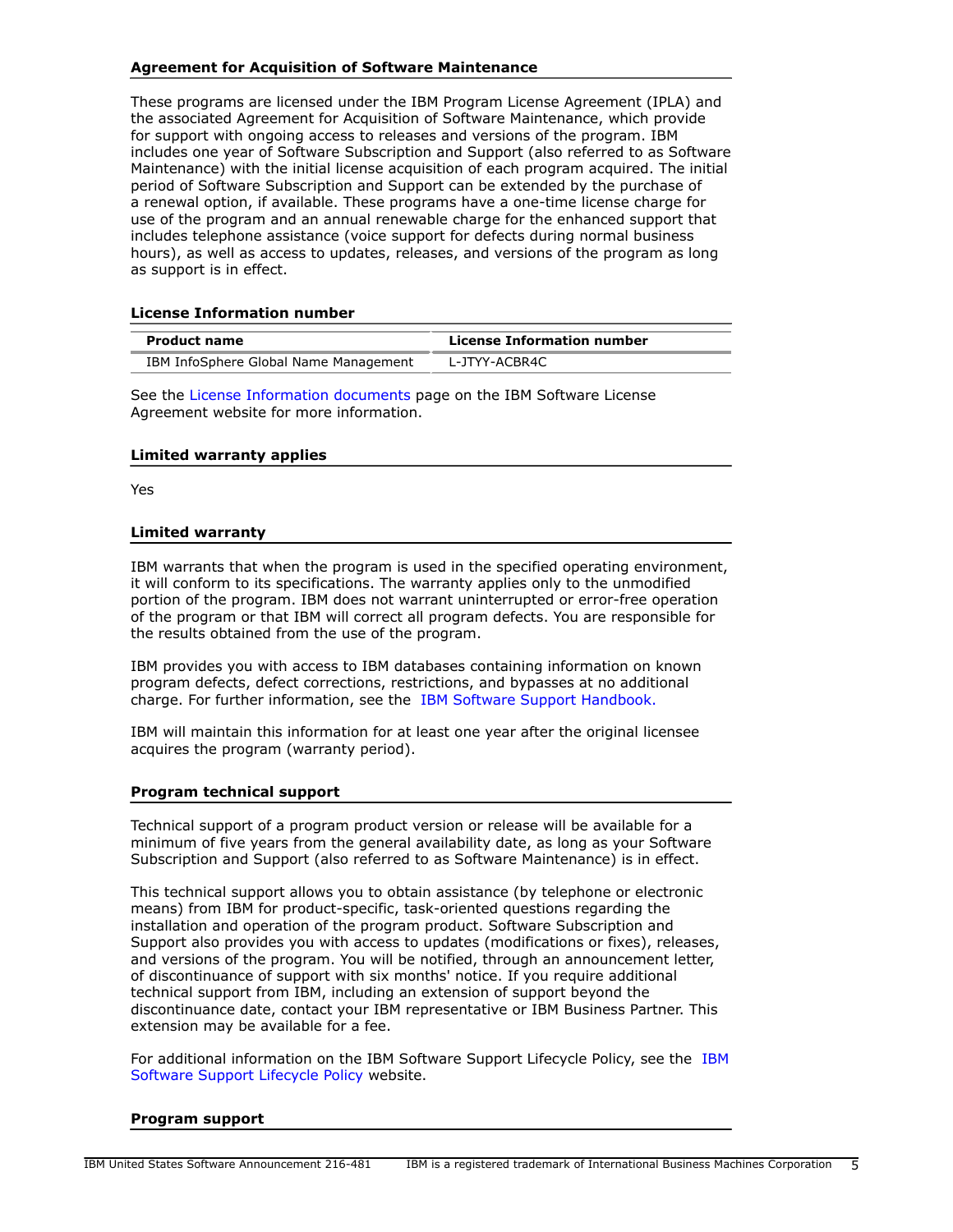Subscription and Support includes telephone assistance, as well as access to updates, releases, and versions of the program as long as support is in effect. You will be notified of discontinuance of support with 12 months' notice.

#### **Money-back guarantee**

If for any reason you are dissatisfied with the program and you are the original licensee, you may obtain a refund of the amount you paid for it, if within 30 days of your invoice date you return the program and its PoE to the party from whom you obtained it. If you downloaded the program, you may contact the party from whom you acquired it for instructions on how to obtain the refund.

For clarification, note that (1) for programs acquired under the IBM International Passport Advantage offering, this term applies only to your first acquisition of the program and (2) for programs acquired under any of IBM's On/Off Capacity on Demand (On/Off CoD) software offerings, this term does not apply since these offerings apply to programs already acquired and in use by you.

# **Volume orders (IVO)**

No

## **Passport Advantage applies**

Yes, information is available on the [Passport Advantage and Passport Advantage](http://www.ibm.com/software/passportadvantage) [Express](http://www.ibm.com/software/passportadvantage) website.

## **Software Subscription and Support applies**

Yes. Software Subscription and Support, also referred to as Software Maintenance, is included with licenses purchased through Passport Advantage and Passport Advantage Express. Product upgrades and Technical Support are provided by the Software Subscription and Support offering as described in the Agreements. Product upgrades provide the latest versions and releases to entitled software, and Technical Support provides voice and electronic access to IBM support organizations, worldwide.

IBM includes one year of Software Subscription and Support with each program license acquired. The initial period of Software Subscription and Support can be extended by the purchase of a renewal option, if available.

While your Software Subscription and Support is in effect, IBM provides you assistance for your routine, short duration installation and usage (how-to) questions, and code-related questions. IBM provides assistance by telephone and, if available, electronic access, only to your information systems (IS) technical support personnel during the normal business hours (published prime shift hours) of your IBM support center. (This assistance is not available to your users.) IBM provides Severity 1 assistance 24 hours a day, 7 days a week. For additional details, see the [IBM](http://www.ibm.com/support/customercare/sas/f/handbook/home.html) [Software Support Handbook.](http://www.ibm.com/support/customercare/sas/f/handbook/home.html) Software Subscription and Support does not include assistance for the design and development of applications, your use of programs in other than their specified operating environment, or failures caused by products for which IBM is not responsible under the applicable agreements.

Unless specified otherwise in a written agreement with you, IBM does not provide support for third party products that were not provided by IBM. Ensure that when contacting IBM for covered support, you follow problem determination and other instructions that IBM provides, including in the [IBM Software Support Handbook.](http://www.ibm.com/support/customercare/sas/f/handbook/home.html)

For additional information about the International Passport Advantage Agreement and the IBM International Passport Advantage Express Agreement, go to the [Passport Advantage and Passport Advantage Express](http://www.ibm.com/software/passportadvantage) website.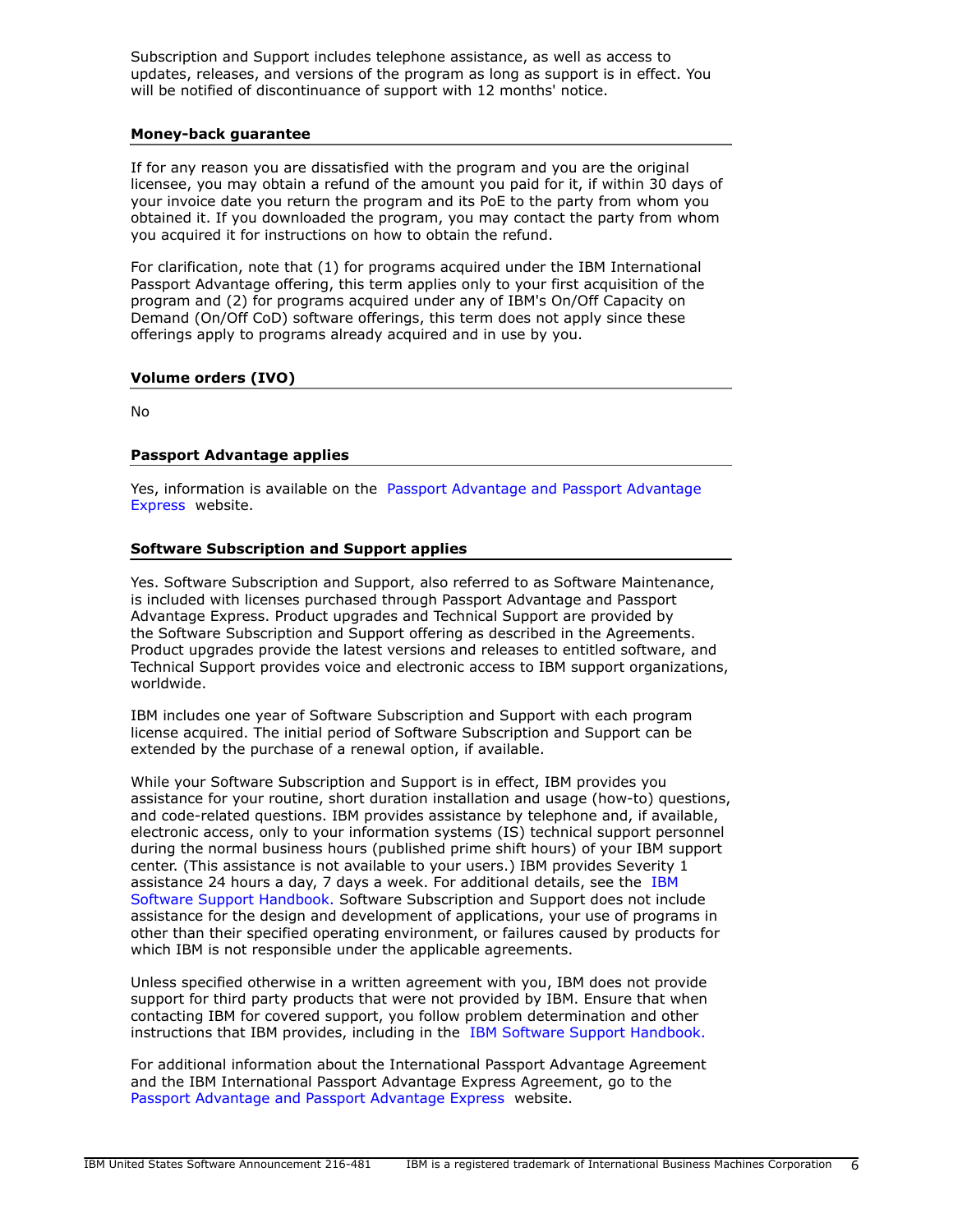No

# **Variable charges apply**

No

#### **Educational allowance available**

Not applicable.

# **Statement of good security practices**

IT system security involves protecting systems and information through prevention, detection, and response to improper access from within and outside your enterprise. Improper access can result in information being altered, destroyed, or misappropriated or can result in misuse of your systems to attack others. Without a comprehensive approach to security, no IT system or product should be considered completely secure and no single product or security measure can be completely effective in preventing improper access. IBM systems and products are designed to be part of a lawful, comprehensive security approach, which will necessarily involve additional operational procedures, and may require other systems, products, or services to be most effective.

**Important:** IBM does not warrant that any systems, products, or services are immune from, or will make your enterprise immune from, the malicious or illegal conduct of any party.

#### <span id="page-6-0"></span>**Prices**

For additional information and current prices, contact your local IBM representative.

#### **Business Partner information**

If you are an IBM Business Partner -- Distributor for Workstation Software acquiring products from IBM, you may link to Passport Advantage Online for resellers where you can obtain Business Partner pricing information. An IBM ID and password are required to access the [IBM Passport Advantage w](https://www.ibm.com/software/howtobuy/passportadvantage/paoreseller)ebsite.

#### **Passport Advantage**

For Passport Advantage information and charges, contact your IBM representative or authorized IBM Business Partner for Software Value Plus. Additional information is also available on the [Passport Advantage and Passport Advantage Express](http://www.ibm.com/software/passportadvantage) website.

#### **IBM Global Financing**

IBM Global Financing offers competitive financing to credit-qualified customers to assist them in acquiring IT solutions. Offerings include financing for IT acquisition, including hardware, software, and services, from both IBM and other manufacturers or vendors. Offerings (for all customer segments: small, medium, and large enterprise), rates, terms, and availability can vary by country. Contact your local IBM Global Financing organization or go to the [IBM Global Financing](http://www.ibm.com/financing) website for more information.

IBM Global Financing offerings are provided through IBM Credit LLC in the United States, and other IBM subsidiaries and divisions worldwide to qualified commercial and government customers. Rates are based on a customer's credit rating, financing terms, offering type, equipment type, and options, and may vary by country. Other restrictions may apply. Rates and offerings are subject to change, extension, or withdrawal without notice.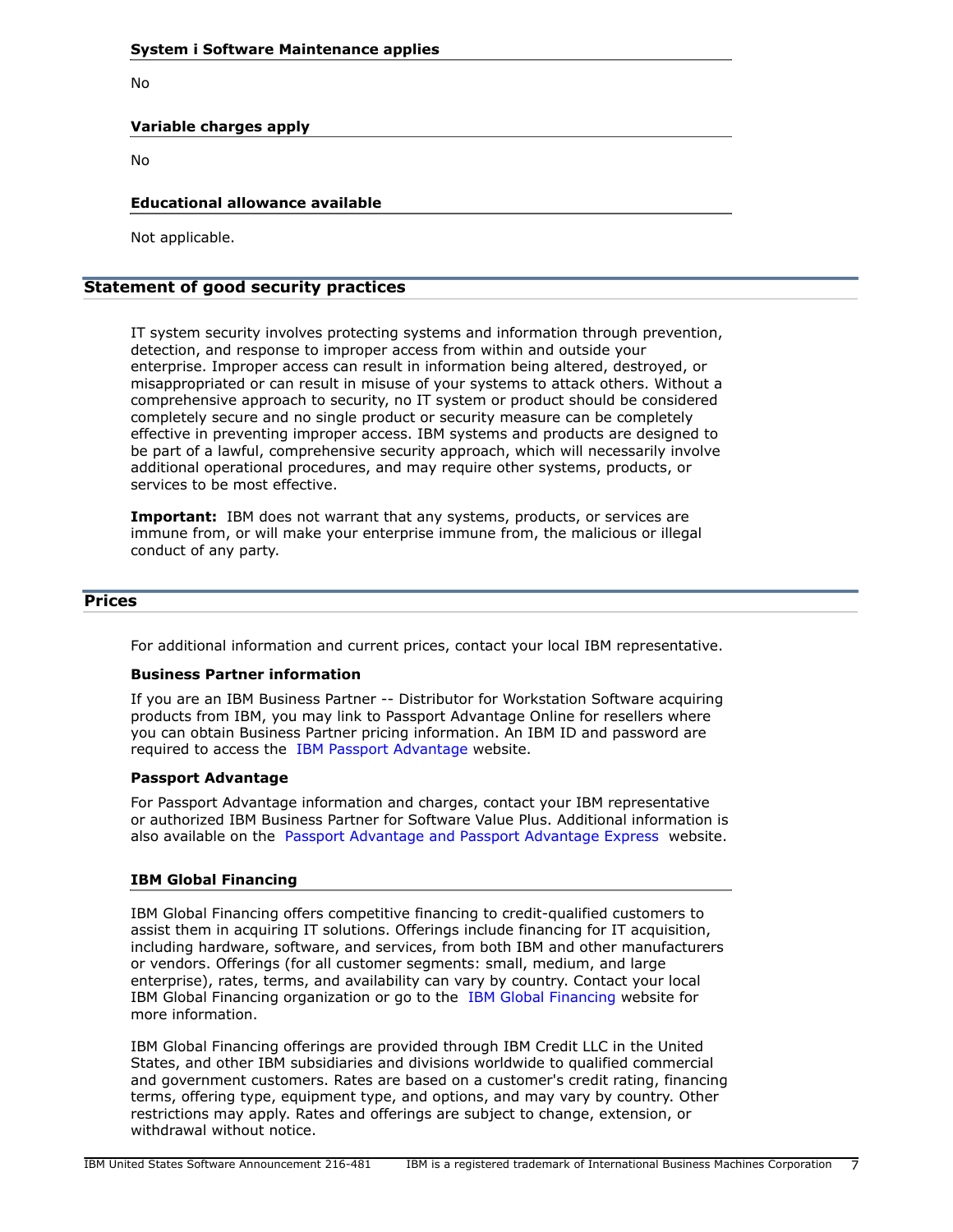#### <span id="page-7-0"></span>**Order now**

To order, contact your Americas Call Centers, local IBM representative, or your IBM Business Partner. To identify your local IBM representative or IBM Business Partner call 800-IBM-4YOU (426-4968). For more information, contact the Americas Call Centers.

Phone: 800-IBM-CALL (426-2255)

Fax: 800-2IBM-FAX (242-6329)

For IBM representative: callserv@ca.ibm.com

For IBM Business Partner: pwcs@us.ibm.com

#### **Mail:**

IBM Teleweb Customer Support ibm.com<sup>(R)</sup> Sales Execution Center, Americas North 3500 Steeles Ave. East, Tower 3/4 Markham, Ontario Canada L3R 2Z1

## Reference:

The Americas Call Centers, our national direct marketing organization, can add your name to the mailing list for catalogs of IBM products.

**Note:** Shipments will begin after the planned availability date.

## **IBM Software Value Plus**

These products are available under IBM Software Value Plus, either directly from IBM or through authorized Business Partners who invest in skills and high-value solutions. IBM customers may benefit from the industry-specific or horizontal solutions, skills, and expertise provided by these Business Partners.

Additions to Software Value Plus will be communicated through standard product announcements. For a current list of IBM software available under Software Value Plus, go to the [IBM Software Value Plus](https://www.ibm.com/partnerworld/wps/servlet/ContentHandler/software_value_plus) website.

For questions regarding Software Value Plus, go to the [IBM Software Value Plus](https://www.ibm.com/partnerworld/wps/servlet/ContentHandler/svp_authorized_portfolio) website.

#### *Trademarks*

IBM, InfoSphere, PartnerWorld, Passport Advantage, System i, Express and ibm.com are registered trademarks of IBM Corporation in the United States, other countries, or both.

Other company, product, and service names may be trademarks or service marks of others.

## *Terms of use*

IBM products and services which are announced and available in your country can be ordered under the applicable standard agreements, terms, conditions, and prices in effect at the time. IBM reserves the right to modify or withdraw this announcement at any time without notice. This announcement is provided for your information only.Additional terms of use are located at

#### [Terms of use](http://www.ibm.com/legal/us/en/)

For the most current information regarding IBM products, consult your IBM representative or reseller, or visit the IBM worldwide contacts page

#### [IBM United States](http://www.ibm.com/planetwide/us/)